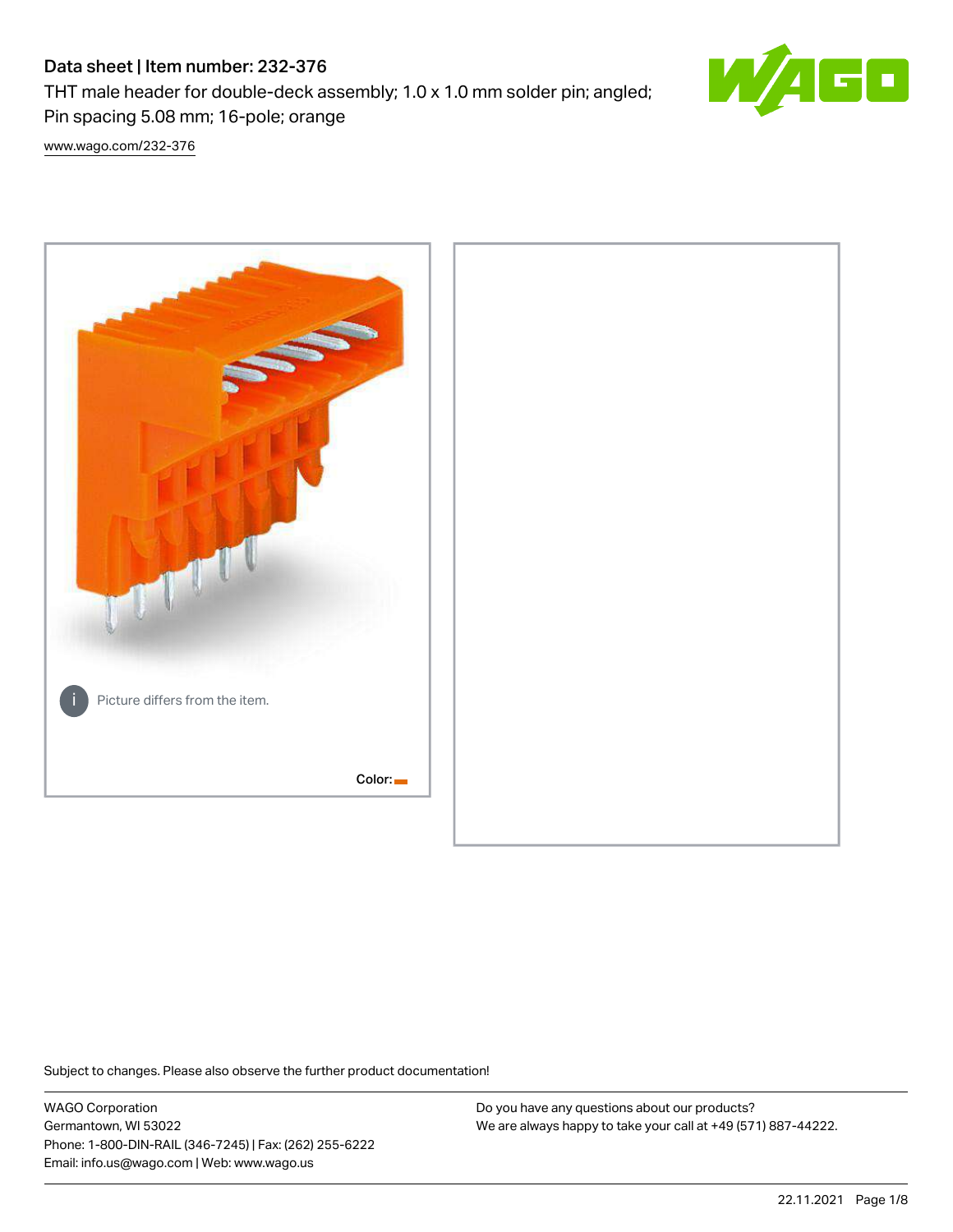W/160

Dimensions in mm

Length = (pole no.  $-1$ ) x pin spacing + 8.2 mm

The solder pins of the "lower" male headers are in line.

The solder pins of the "lower" female headers are staggered by half a pin spacing.

#### Item description

- $\blacksquare$ Male headers for double-deck assembly provide high-density wiring for wire-to-board connections
- $\blacksquare$ Horizontal PCB mounting
- $\blacksquare$ Double-deck design allows male or female headers with angled solder pins to be placed on the lower deck
- $\blacksquare$ Coding option available

Subject to changes. Please also observe the further product documentation!

WAGO Corporation Germantown, WI 53022 Phone: 1-800-DIN-RAIL (346-7245) | Fax: (262) 255-6222 Email: info.us@wago.com | Web: www.wago.us

Do you have any questions about our products? We are always happy to take your call at +49 (571) 887-44222.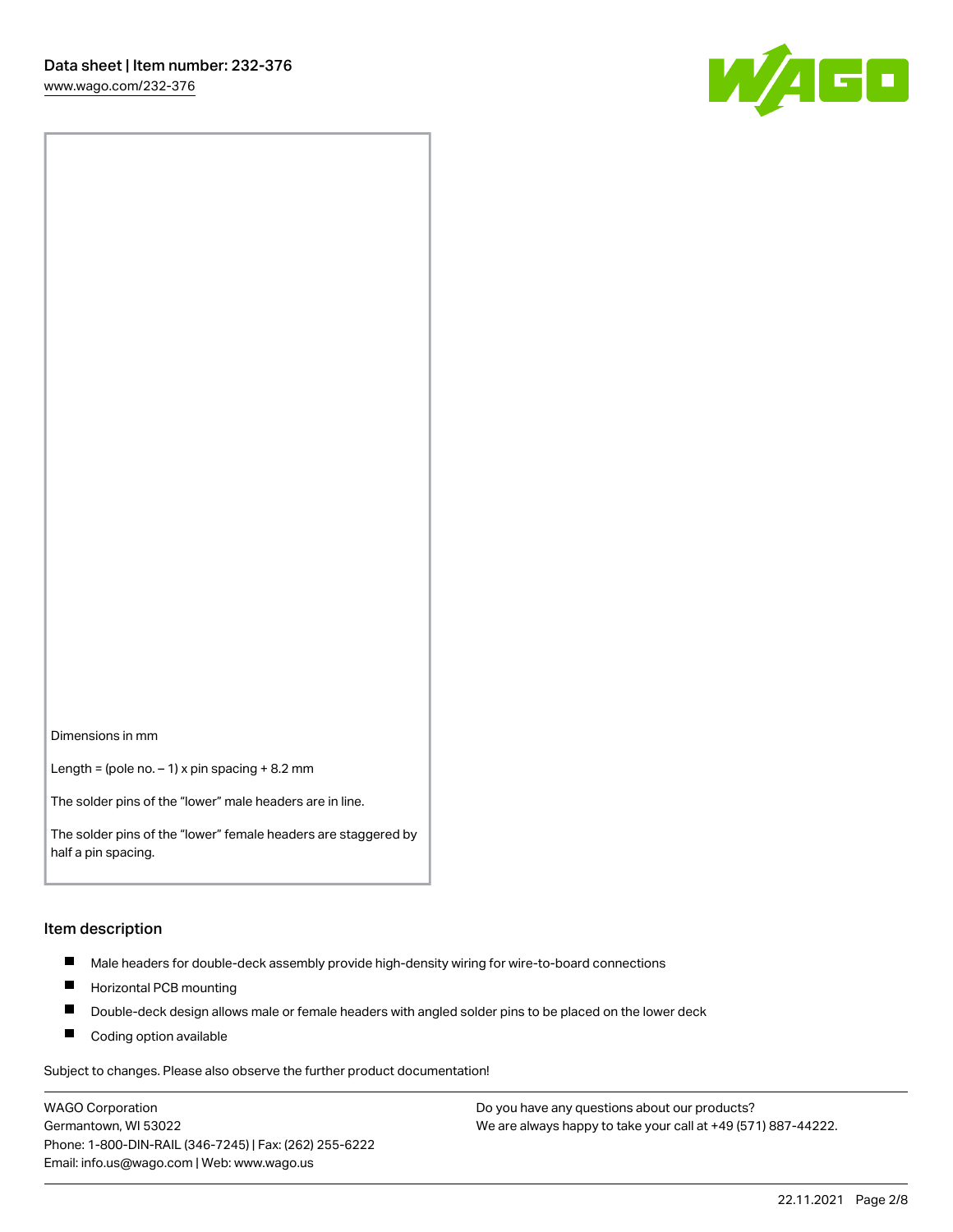

## Data Notes

| Safety information 1 | The MCS-MULTI CONNECTION SYSTEM includes connectors<br>without breaking capacity in accordance with DIN EN 61984. When<br>used as intended, these connectors must not be connected<br>/disconnected when live or under load. The circuit design should<br>ensure header pins, which can be touched, are not live when<br>unmated. |
|----------------------|-----------------------------------------------------------------------------------------------------------------------------------------------------------------------------------------------------------------------------------------------------------------------------------------------------------------------------------|
| Variants:            | Other pole numbers<br>Gold-plated or partially gold-plated contact surfaces<br>Other versions (or variants) can be requested from WAGO Sales or<br>configured at https://configurator.wago.com/                                                                                                                                   |

# Electrical data

## IEC Approvals

| Ratings per                 | IEC/EN 60664-1                                                        |
|-----------------------------|-----------------------------------------------------------------------|
| Rated voltage (III / 3)     | 320 V                                                                 |
| Rated surge voltage (III/3) | 4 <sub>k</sub> V                                                      |
| Rated voltage (III/2)       | 320 V                                                                 |
| Rated surge voltage (III/2) | 4 <sub>k</sub> V                                                      |
| Nominal voltage (II/2)      | 630 V                                                                 |
| Rated surge voltage (II/2)  | 4 <sub>k</sub> V                                                      |
| Rated current               | 12A                                                                   |
| Legend (ratings)            | $(III / 2)$ $\triangle$ Overvoltage category III / Pollution degree 2 |

# UL Approvals

| Approvals per                  | UL 1059 |
|--------------------------------|---------|
| Rated voltage UL (Use Group B) | 300 V   |
| Rated current UL (Use Group B) | 10 A    |
| Rated voltage UL (Use Group D) | 300 V   |
| Rated current UL (Use Group D) | 10 A    |

# Ratings per UL

| Rated voltage UL 1977 | 600 V          |
|-----------------------|----------------|
| Rated current UL 1977 | 1 O A<br>, U H |

Subject to changes. Please also observe the further product documentation!

| <b>WAGO Corporation</b>                                | Do you have any questions about our products?                 |
|--------------------------------------------------------|---------------------------------------------------------------|
| Germantown, WI 53022                                   | We are always happy to take your call at +49 (571) 887-44222. |
| Phone: 1-800-DIN-RAIL (346-7245)   Fax: (262) 255-6222 |                                                               |
| Email: info.us@wago.com   Web: www.wago.us             |                                                               |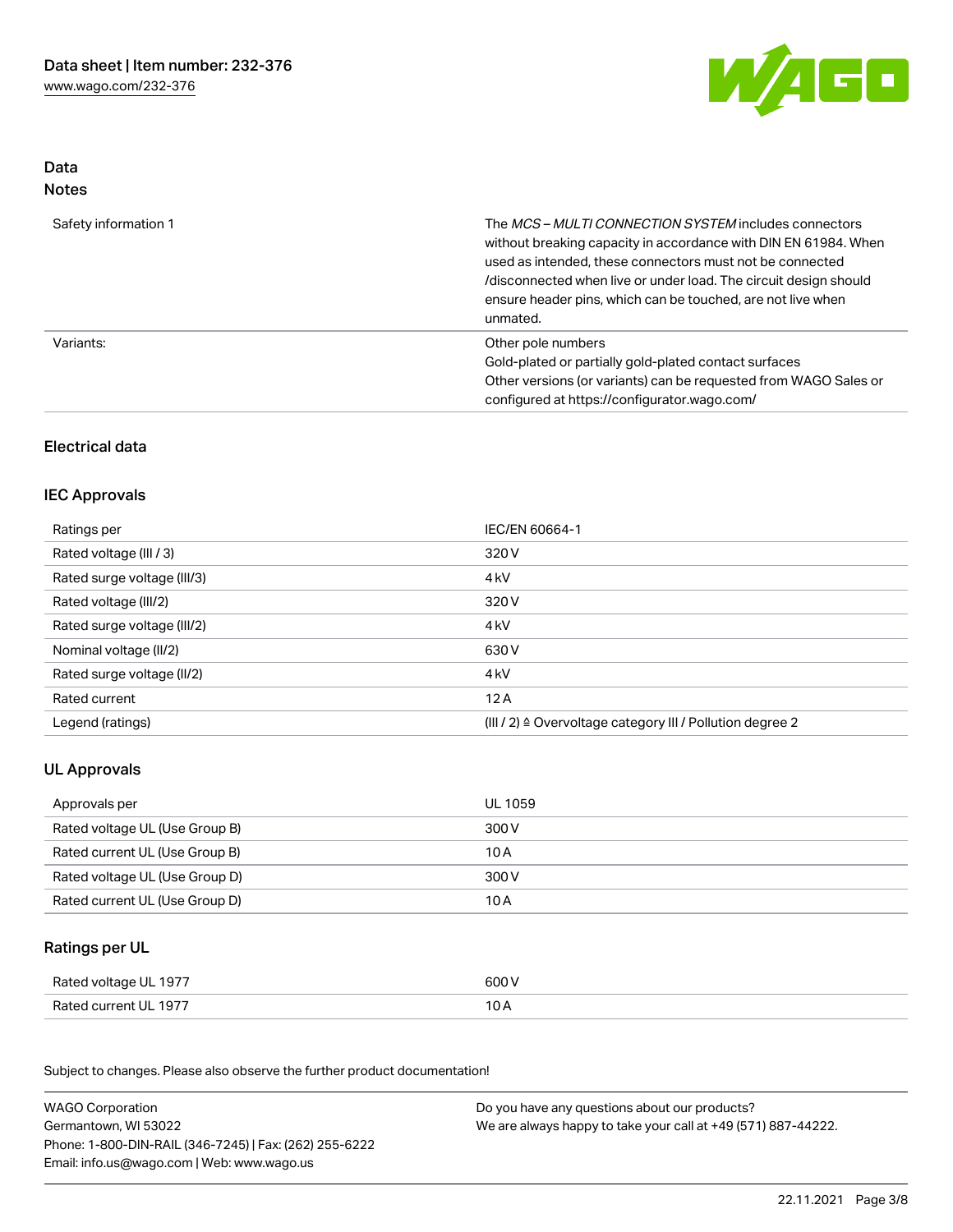# Data sheet | Item number: 232-376

[www.wago.com/232-376](http://www.wago.com/232-376)



## CSA Approvals

| Approvals per                   | CSA   |
|---------------------------------|-------|
| Rated voltage CSA (Use Group B) | 300 V |
| Rated current CSA (Use Group B) | 10 A  |
| Rated voltage CSA (Use Group D) | 300 V |
| Rated current CSA (Use Group D) | 10 A  |

# Connection data

| Total number of potentials | ıь |
|----------------------------|----|
| Number of connection types |    |
| Number of levels           |    |

#### Connection 1

# Physical data

| Pin spacing                          | 5.08 mm / 0.2 inch    |
|--------------------------------------|-----------------------|
| Width                                | 84.48 mm / 3.326 inch |
| Height                               | 31 mm / 1.22 inch     |
| Height from the surface              | 26 mm / 1.024 inch    |
| Depth                                | 17 mm / 0.669 inch    |
| Solder pin length                    | $5 \,\mathrm{mm}$     |
| Solder pin dimensions                | $1 \times 1$ mm       |
| Drilled hole diameter with tolerance | $1.4$ $(+0.1)$ mm     |

# Plug-in connection

| Contact type (pluggable connector) | Male header |
|------------------------------------|-------------|
| Connector (connection type)        | for PCB     |
| Mismating protection               | No          |
| Mating direction to the PCB        | 0°          |
| Locking of plug-in connection      | Without     |

# PCB contact

| PCB Contact            |                                          |
|------------------------|------------------------------------------|
| Solder pin arrangement | over the entire male connector (in-line) |

Subject to changes. Please also observe the further product documentation!

| <b>WAGO Corporation</b>                                | Do you have any questions about our products?                 |
|--------------------------------------------------------|---------------------------------------------------------------|
| Germantown, WI 53022                                   | We are always happy to take your call at +49 (571) 887-44222. |
| Phone: 1-800-DIN-RAIL (346-7245)   Fax: (262) 255-6222 |                                                               |
| Email: info.us@wago.com   Web: www.wago.us             |                                                               |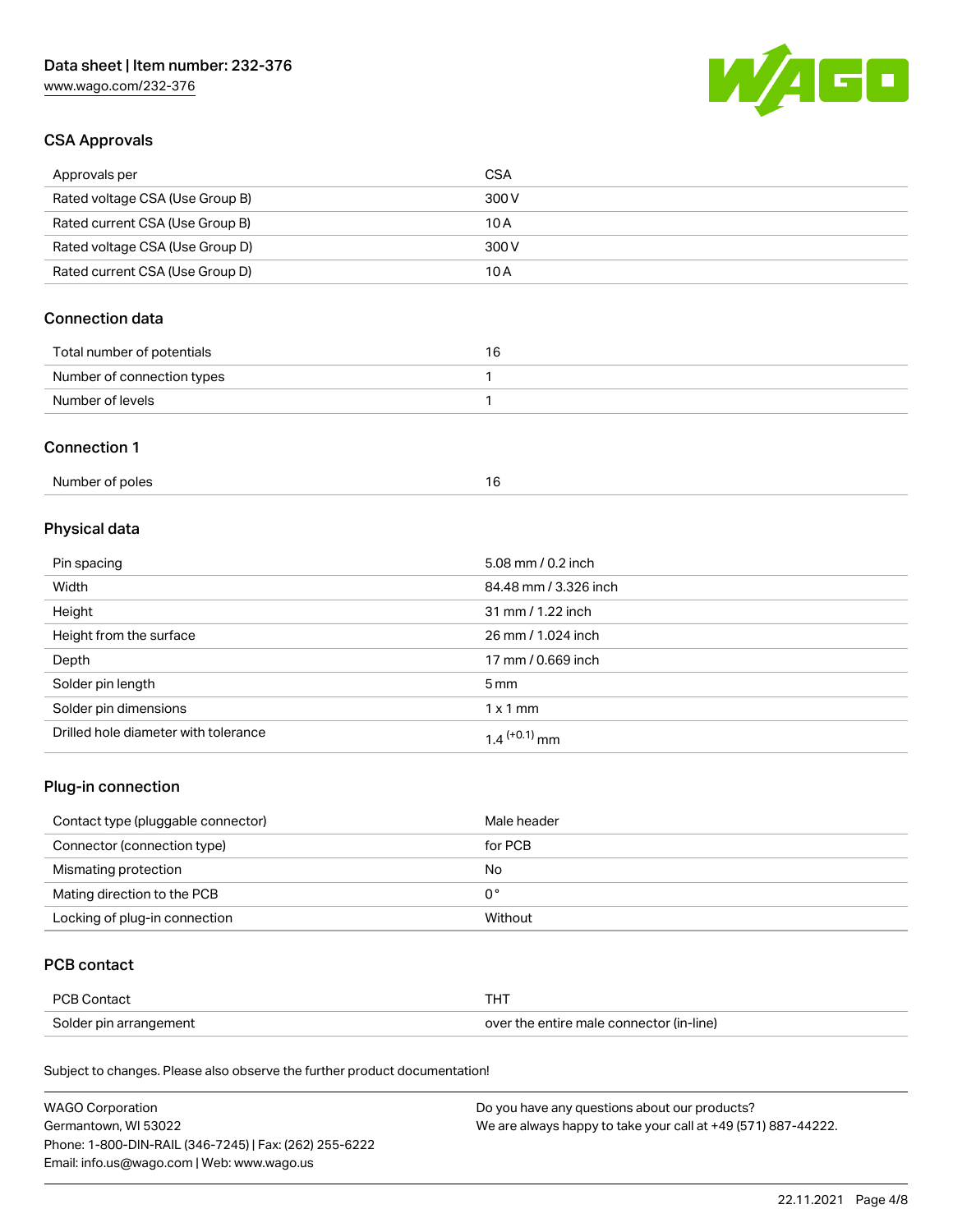[www.wago.com/232-376](http://www.wago.com/232-376)

Number of solder pins per potential 1



## Material data

| Color                       | orange                                  |
|-----------------------------|-----------------------------------------|
| Material group              |                                         |
| Insulation material         | Polyamide (PA66)                        |
| Flammability class per UL94 | V <sub>0</sub>                          |
| Contact material            | Electrolytic copper ( $E_{\text{Cu}}$ ) |
| Contact plating             | tin-plated                              |
| Fire load                   | 0.342 MJ                                |
| Weight                      | 13.7 <sub>g</sub>                       |

## Environmental requirements

| Limit temperature range | $+100 °C$<br>-60 |  |
|-------------------------|------------------|--|
|-------------------------|------------------|--|

## Commercial data

| Product Group         | 3 (Multi Conn. System) |
|-----------------------|------------------------|
| PU (SPU)              | 25 Stück               |
| Packaging type        | box                    |
| Country of origin     | PL                     |
| <b>GTIN</b>           | 4044918685696          |
| Customs tariff number | 8536694040             |

# Approvals / Certificates

#### Country specific Approvals

| Logo                | Approval                                     | <b>Additional Approval Text</b> | Certificate<br>name |
|---------------------|----------------------------------------------|---------------------------------|---------------------|
|                     | CВ<br>DEKRA Certification B.V.               | IEC 61984                       | NL-39756            |
| <b>VEMA</b><br>NEUR | <b>KEMA/KEUR</b><br>DEKRA Certification B.V. | EN 61984                        | 2190761.01          |

#### Ship Approvals

|      | <b>ABS</b> | -                               | 19-         |
|------|------------|---------------------------------|-------------|
| Logo | Approval   | <b>Additional Approval Text</b> | name        |
|      |            |                                 | ertificate. |

Subject to changes. Please also observe the further product documentation!

| WAGO Corporation                                       | Do you have any questions about our products?                 |
|--------------------------------------------------------|---------------------------------------------------------------|
| Germantown. WI 53022                                   | We are always happy to take your call at +49 (571) 887-44222. |
| Phone: 1-800-DIN-RAIL (346-7245)   Fax: (262) 255-6222 |                                                               |
| Email: info.us@wago.com   Web: www.wago.us             |                                                               |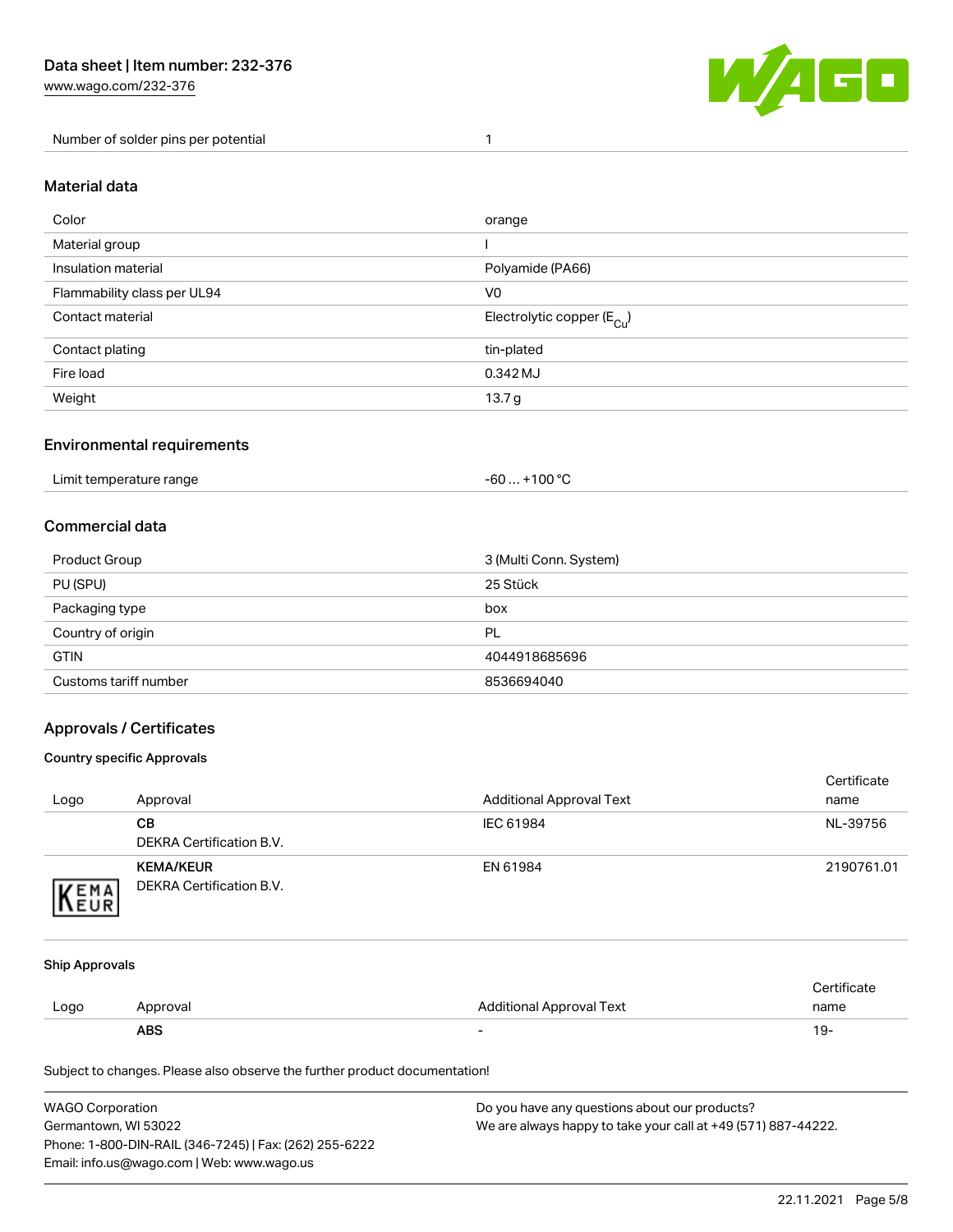

American Bureau of Shipping National American Bureau of Shipping HG15869876-



|                   |                                                         |                          | <b>PDA</b>    |
|-------------------|---------------------------------------------------------|--------------------------|---------------|
|                   | <b>DNV GL</b><br>Det Norske Veritas, Germanischer Lloyd | $\overline{\phantom{0}}$ | TAE000016Z    |
| ζ<br>THE APPROVAL | LR<br>Lloyds Register                                   | IEC 61984                | 96/20035 (E5) |
| UL-Approvals      |                                                         |                          |               |

|      |                                             |                                 | Certificate |
|------|---------------------------------------------|---------------------------------|-------------|
| Logo | Approval                                    | <b>Additional Approval Text</b> | name        |
| Ъ.   | UL<br>UL International Germany GmbH         | <b>UL 1977</b>                  | E45171      |
| D    | <b>UR</b><br>Underwriters Laboratories Inc. | <b>UL 1059</b>                  | E45172      |

#### Counterpart



#### Optional accessories

| Coding |                                                                                          |                      |
|--------|------------------------------------------------------------------------------------------|----------------------|
| Coding |                                                                                          |                      |
| 10 and | Item no.: 231-160<br>Coding pin; for coding lower male headers; push-in type; light gray | www.wago.com/231-160 |
|        | Item no.: 231-129<br>Coding key; snap-on type; light gray                                | www.wago.com/231-129 |

# Downloads Documentation

#### Additional Information

Subject to changes. Please also observe the further product documentation!

WAGO Corporation Germantown, WI 53022 Phone: 1-800-DIN-RAIL (346-7245) | Fax: (262) 255-6222 Email: info.us@wago.com | Web: www.wago.us Do you have any questions about our products? We are always happy to take your call at +49 (571) 887-44222.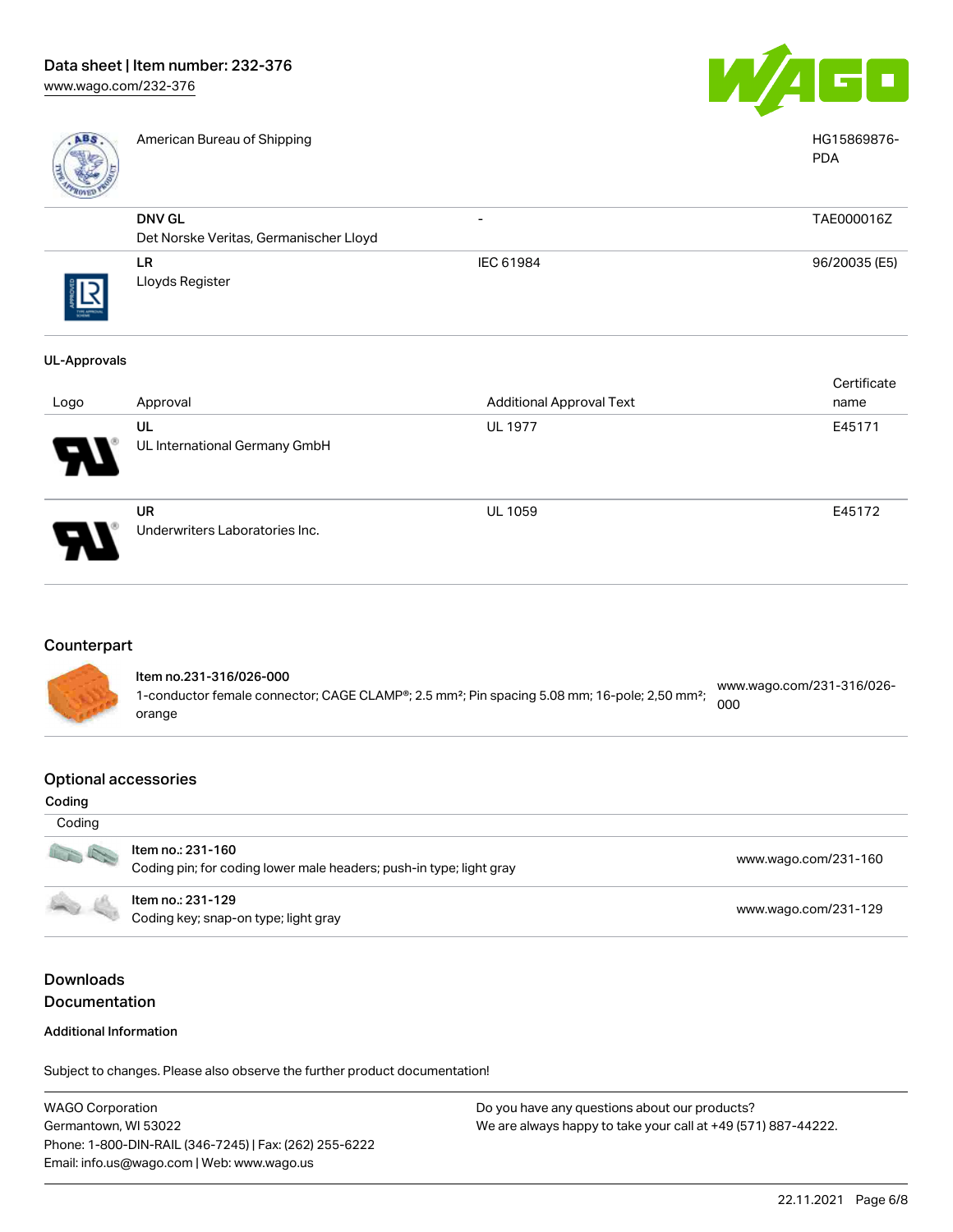

| Technical explanations | 2019 Apr 3 | pdf<br>2.0 MB | Download |
|------------------------|------------|---------------|----------|
|                        |            |               |          |

#### CAD files

| CAD data                  |            |          |
|---------------------------|------------|----------|
| 2D/3D Models 232-376      | <b>URL</b> | Download |
| CAE data                  |            |          |
| EPLAN Data Portal 232-376 | <b>URL</b> | Download |
| ZUKEN Portal 232-376      | <b>URL</b> | Download |
| PCB Design                |            |          |

| Symbol and Footprint 232-376                                                        | URL | Download |
|-------------------------------------------------------------------------------------|-----|----------|
| CAx data for your PCB design, consisting of "schematic symbols and PCB footprints", |     |          |
| allow easy integration of the WAGO component into your development environment.     |     |          |

#### Supported formats:

- $\blacksquare$ Accel EDA 14 & 15
- $\blacksquare$ Altium 6 to current version
- $\blacksquare$ Cadence Allegro
- $\blacksquare$ **DesignSpark**
- $\blacksquare$ Eagle Libraries
- $\blacksquare$ KiCad
- $\blacksquare$ Mentor Graphics BoardStation
- $\blacksquare$ Mentor Graphics Design Architect
- $\blacksquare$ Mentor Graphics Design Expedition 99 and 2000
- $\blacksquare$ OrCAD 9.X PCB and Capture
- П PADS PowerPCB 3, 3.5, 4.X, and 5.X
- П PADS PowerPCB and PowerLogic 3.0
- $\blacksquare$ PCAD 2000, 2001, 2002, 2004, and 2006
- $\blacksquare$ Pulsonix 8.5 or newer
- $\blacksquare$ STL
- $\blacksquare$ 3D STEP
- $\blacksquare$ TARGET 3001!
- $\blacksquare$ View Logic ViewDraw

Subject to changes. Please also observe the further product documentation!

WAGO Corporation Germantown, WI 53022 Phone: 1-800-DIN-RAIL (346-7245) | Fax: (262) 255-6222 Email: info.us@wago.com | Web: www.wago.us

Do you have any questions about our products? We are always happy to take your call at +49 (571) 887-44222.